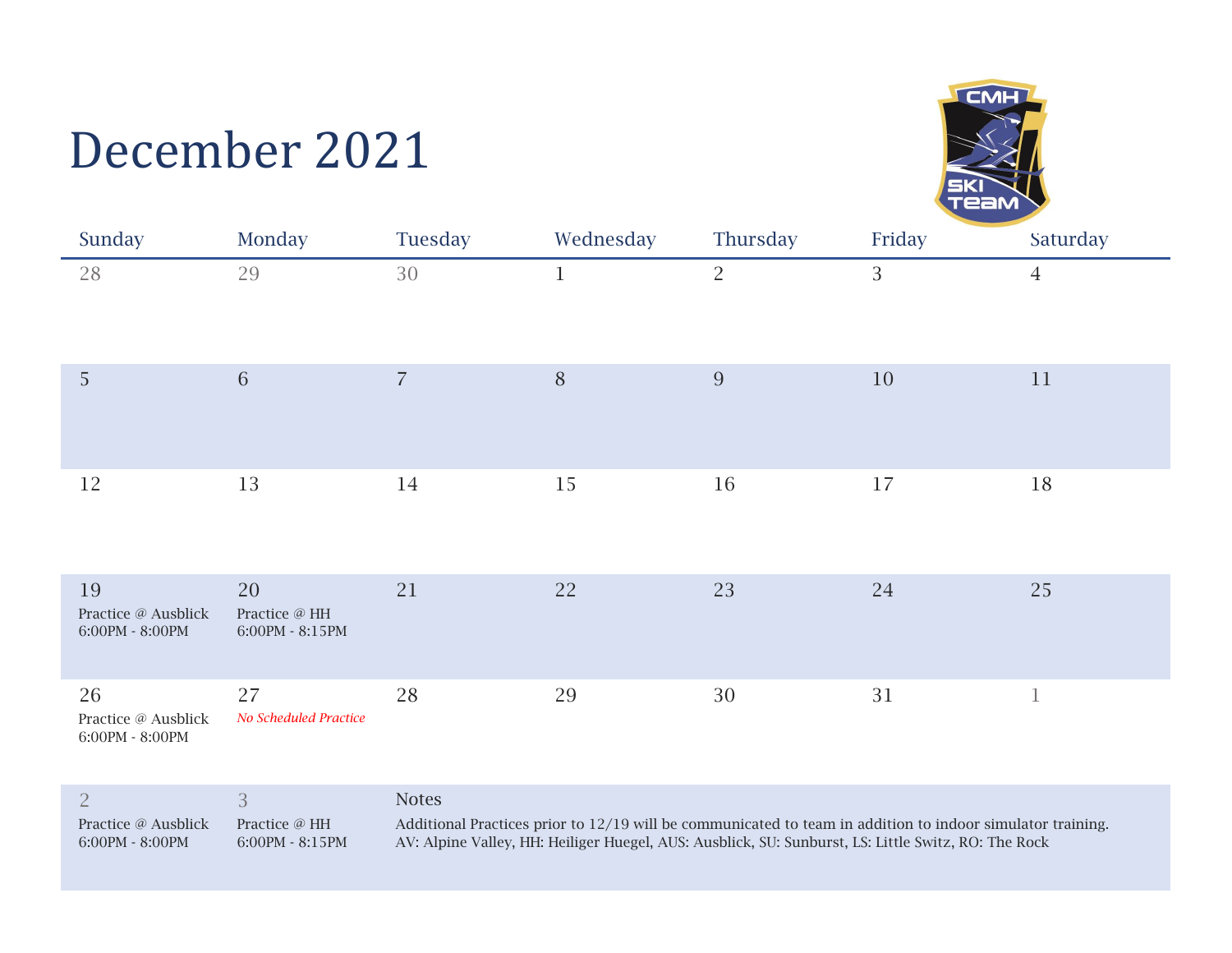## January 2022



| Sunday                                                   | Monday                                             | Tuesday                                                                                                             | Wednesday                                                     | Thursday                                               | Friday         | Saturday     |
|----------------------------------------------------------|----------------------------------------------------|---------------------------------------------------------------------------------------------------------------------|---------------------------------------------------------------|--------------------------------------------------------|----------------|--------------|
| 26<br>Practice @ Ausblick<br>6:00PM - 8:00PM             | 27<br>No Scheduled Practice                        | 28                                                                                                                  | 29                                                            | 30                                                     | 31             | $\mathbf{1}$ |
| $\overline{2}$<br>Practice @ Ausblick<br>6:00PM - 8:00PM | $\overline{3}$<br>Practice @ HH<br>6:00PM - 8:15PM | $\overline{4}$                                                                                                      | 5<br><b>GS Race @ AV</b><br>5:00 PM On Hill<br>6:00 PM Start  | 6                                                      | $\overline{7}$ | 8            |
| 9<br>Practice @ Ausblick<br>6:00PM - 8:00PM              | 10<br>Practice @ HH<br>6:00PM - 8:15PM             | 11                                                                                                                  | 12                                                            | 13<br>SL Race @ SU<br>5:00 PM On Hill<br>6:00 PM Start | 14             | 15           |
| 16<br>Practice @ Ausblick<br>6:00PM - 8:00PM             | 17<br>Practice @ HH<br>6:00PM - 8:15PM             | 18                                                                                                                  | 19<br><b>GS Race @ RO</b><br>5:00 PM On Hill<br>6:00 PM Start | 20                                                     | 21             | 22           |
| 23<br>Practice @ Ausblick<br>6:00PM - 8:00PM             | 24<br>Practice @ HH<br>6:00PM - 8:15PM             | 25                                                                                                                  | 26                                                            | 27<br>SL Race @ AV<br>5:00 PM On Hill<br>6:00 PM Start | 28             | 29           |
| 30<br>Practice @ Ausblick<br>6:00PM - 8:00PM             | 31<br>Practice @ HH<br>6:00PM - 8:15PM             | <b>Notes</b><br>AV: Alpine Valley, HH: Heiliger Huegel, AUS: Ausblick, SU: Sunburst, LS: Little Switz, RO: The Rock |                                                               |                                                        |                |              |